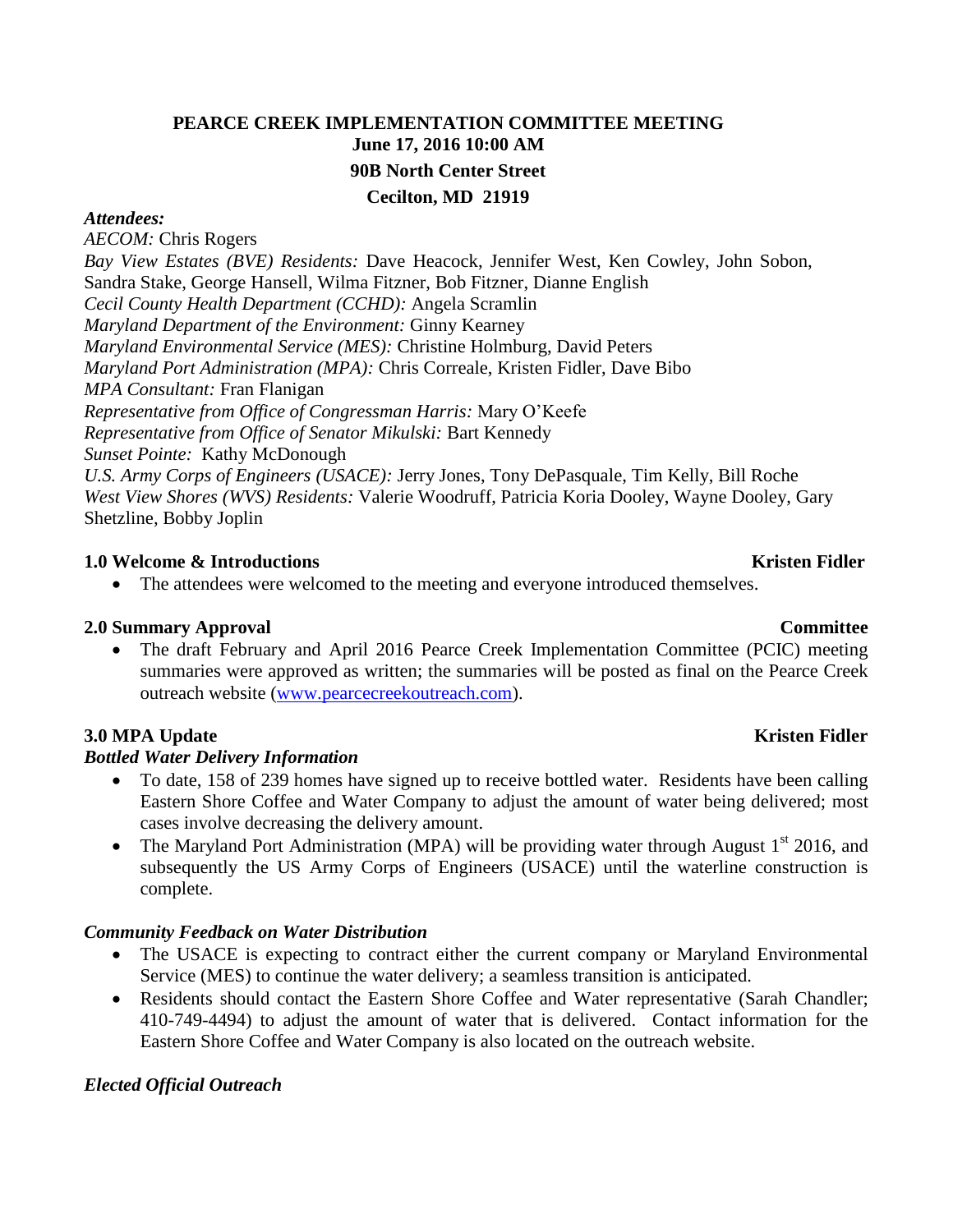- The annual elected official update meeting is expected to be held soon and elected officials will be invited to visit the site to view the liner installation process.
- This past week the Dredged Material Management Program (DMMP) Executive Committee meeting was held. The State of Maryland's DMMP serves as a body of advisory committees to the Governor on dredged material management solutions for the State of Maryland.
- The DMMP Executive Committee received in-depth updates on all of the dredging projects in the State of Maryland with Pearce Creek being a specific agenda item.

## *Community Outreach*

- A public meeting was held on May  $28<sup>th</sup>$ , and a DMMP Citizens Advisory Committee (CAC) meeting was held in April.
- Bay View Estates (BVE) resident Bill Haines serves on the DMMP CAC and spoke on behalf of the Pearce Creek project. Fran Taylor, the DMMP CAC representative, reflected the Pearce Creek information at the DMMP Executive Committee meeting.

## *Exterior Monitoring Updates*

- Anchor QEA (Anchor) is the subcontractor performing the exterior monitoring and previously presented the results of the fall 2015 baseline exterior monitoring sampling event which focused on sediment quality, benthic community, and water quality.
- The second round of baseline exterior monitoring sampling was completed in May. Anchor is currently processing all of the samples and results should be available by the October meeting.
- Two sample sites were added in the Elk River at the request of residents; one at the mouth of Stemmers Run and one adjacent to Black Rock Beach. The results of the two new locations are for general informational purposes only, will be included in the exterior monitoring report as appendices, and will not be used to identify trends with the other sample location results.
- There will be additional baseline sampling events conducted before inflow begins. A summary of the fall 2015 exterior monitoring sampling and results are available on the outreach website.
- MPA is conducting the voluntary exterior monitoring and the USACE will be conducting the mandatory groundwater monitoring, which will include some sample locations within the communities.

## **4.0 Philadelphia District USACE (CENAP) Updates CENAP**

## *Liner Construction*

- An aerial photo was used to indicate areas where the existing liner has been placed which will be covered with 12 inches of on-site topsoil material as construction progresses.
- Two liner sections, out of ten, have been covered with topsoil material and a third section is in process of being covered. A sample of the liner was passed around which consisted of a geotextile fabric underneath and above the liner to provide protection. The liner sections are 22 foot rolls that are 750 feet long which get heat welded together to incorporate the whole area.
- Heavy equipment traffic over the liner is not expected. Dump trucks are bringing in stones to maintain the roads and for the gas line trenches.

## *Groundwater Monitoring Plan Update*

 A Groundwater Monitoring Design Narrative was submitted to MDE before the project began; it is not the official submission to MDE, but it has all of the essential components which the USACE intends to monitor.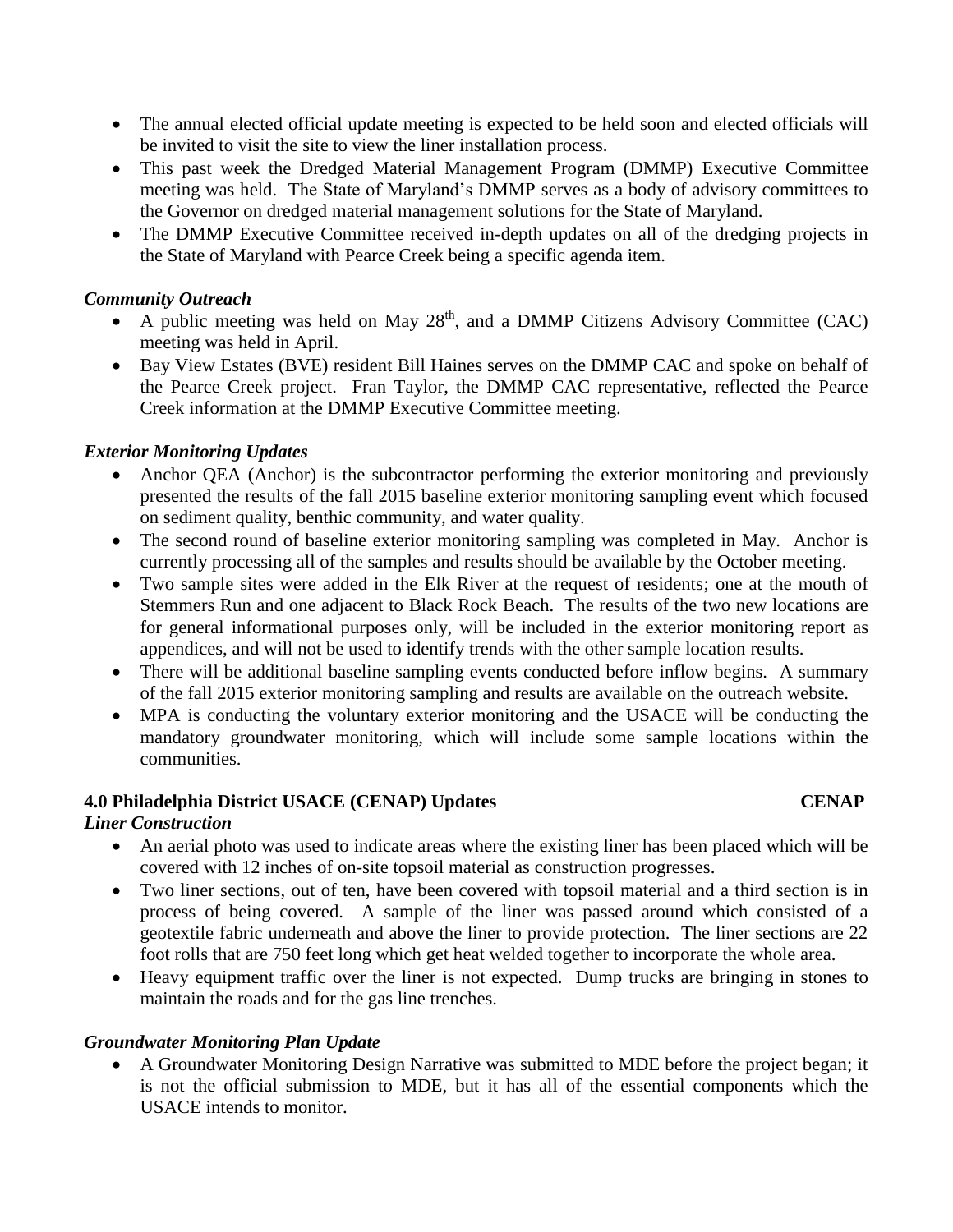- Four deep wells were installed in the communities and are currently being monitored along with the preexisting monitoring wells. The results have not been compiled from the most recent background monitoring in May 2016.
- Eight additional wells are likely to be installed in the spring of 2017 prior to dredging; the wells are strategically placed based on groundwater flow to indicate any possible changes after dredging begins. The USACE does not anticipate any changes in groundwater to occur.
- The attendees were reminded that influences from the dredged material containment facility (DMCF) to the communities has occurred over several decades, and any issues from the DMCF currently being experienced by the residents is from historical activities.
- A groundwater monitoring plan is required by the Water Quality Certification (WQC) and will be submitted to MDE for approval before dredging begins.
- MDE will be meeting with the USACE to discuss the groundwater and discharge monitoring plans and evaluate the data currently available.
- Groundwater sampling efforts will not include resampling of private residential wells; the USACE wells surrounding the DMCF and communities will be monitored, which includes both the deeper and shallower aquifers. The intent is to install the monitoring wells in spring 2017 in preparation for dredged material placement in October 2017.
- The Groundwater Monitoring Design Narrative is available on the Pearce Creek outreach website and can be found under the "Related Reports" section of the Pearce Creek DMCF page. [\(http://www.pearcecreekoutreach.com/PearceCreekDMCF.html\)](http://www.pearcecreekoutreach.com/PearceCreekDMCF.html)

## *Discharge Monitoring Plan Update*

- The USACE plans to submit a discharge monitoring plan to MDE as soon as possible. The USACE will monitor the water that discharges from the disposal site into the Pearce Creek Lake.
- The intent is to monitor the volume, discharge rate, suspended solids, pH, nutrients and metals.
- The dredged material smell is typical of wet mud. The smell is not similar to a landfill or sewage plant, and the odor does not carry. The only place a scent can be detected would be at the end of the pipe inside the DMCF, or possibly downwind by 50-100 feet; the smell would be organic and very similar to a marsh. If odd odors are detected then inspectors and residents would need to notify the USACE immediately because it would indicate an unexpected occurrence.
- Noise is possible, but it is dependent on the material type. Steel pipes are not used anymore which would reduce any potential noise.
- All material that is dredged in the Chesapeake Bay is sampled prior to disposal.
- Tour opportunities at the other DMCF sites are occasionally available during inflow. A video can be shown to the PCIC at a future meeting.

## *Tree Planting*

- Some of the tree plantings did not take and the USACE is reexamining the issue; the USACE is going to wait until construction is completed to replant trees by the parking lot.
- The USACE will work with MES to plant as many trees as practicable along Pond Neck Road. The tree planting information will be placed on the website when all of the details have been determined.

## *Mosquito Spraying*

There is currently no need to spray for mosquitoes because there is no standing water on-site.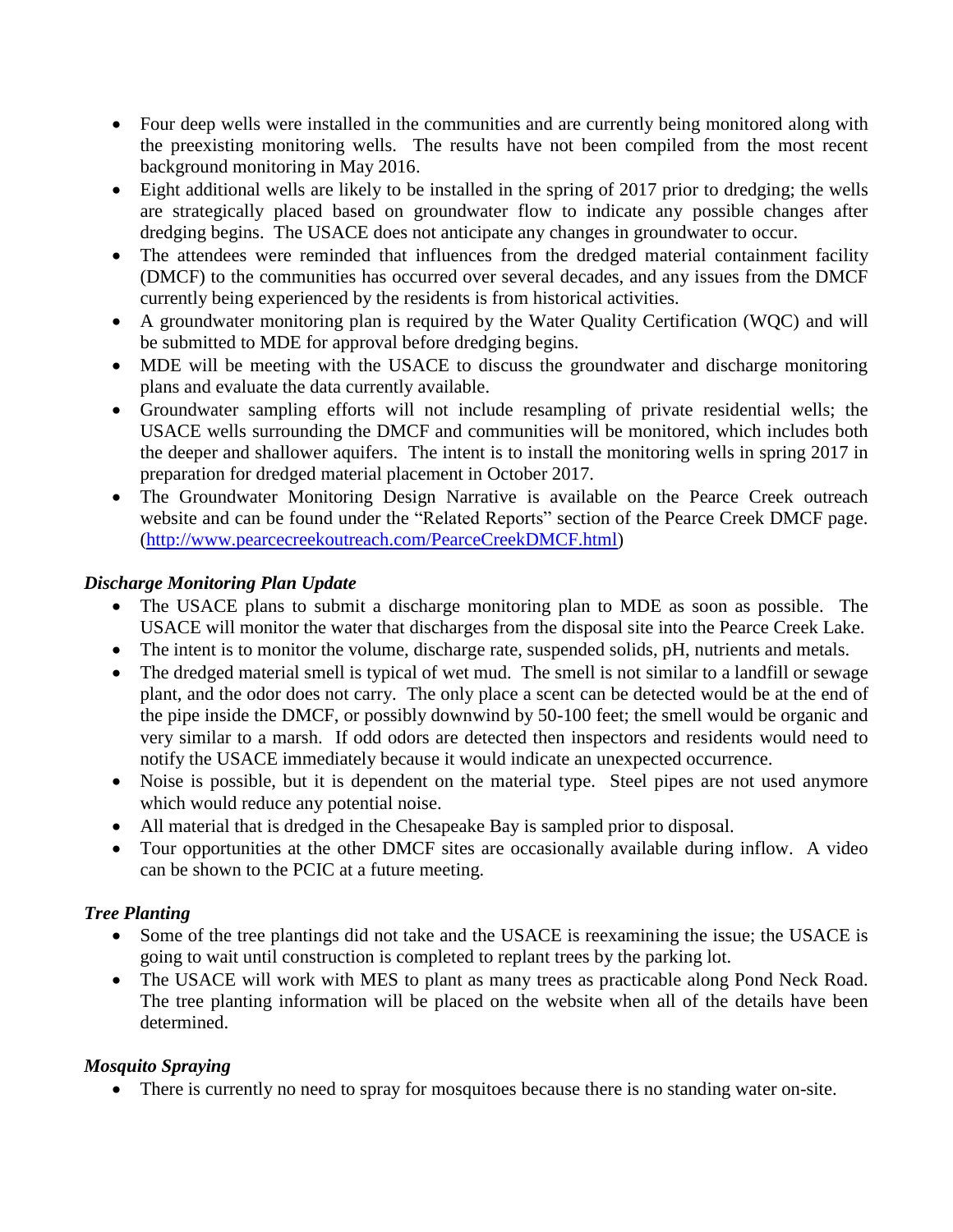When inflow begins the USACE will be monitoring the situation and more specific details will be discussed at a later meeting once a plan is developed. Mosquito traps will most likely be used to track the mosquito density to determine when spraying is necessary.

## **5.0 Drinking Water Line Planning Progress Chris Rogers**

## *Water System Construction Updates*

- Construction has started on the Transmission Main (TM) and Distribution Main (DM) projects. The Notice to Proceed was issued to Eastern States Construction in April for the TM and to Reybold Construction for the DM in May.
- Eastern States has started construction on the TM in Cecilton, heading out to the service area. Reybold has mobilized and are installing silt fences along Pond Neck Road. Both contracts are scheduled to take one year for substantial completion. There is one construction trailer located in BVE, which is required by the TM contract; the DM contract does not require a trailer.
- Re-inspections by AECOM should begin to be scheduled, as well as first-time inspections for houses not yet surveyed. Reybold will be installing stakes in front of each lot showing where the connection to the house will occur which is consistent with the plot plan. Residents with any questions, issues, or concerns should contact AECOM.
- A presentation regarding what to expect during on-lot construction will be given at the appropriate time prior to on-lot construction. Reybold is required to notify the impacted lots via door hangers prior to construction.
- On-lot construction will begin once the TM and DM construction is completed; on-lot construction should be completed by March of 2018.
- Residents will have access to running water as each home is hooked up to the new system since wells will be simultaneously abandoned. A citizen recommended scheduling hook-ups based on the type of resident they are (i.e. seasonal vs. full-time).
- The TM is being completed at 200 feet a day. The DM will be completed by the end of May 2017 and on-lot work should begin immediately; most likely the first houses will be connected early to mid-summer 2017. Fire hydrants will be functional prior to on-lot connection.
- Only houses within the service area will receive water; the houses along Grove Neck Road and Pond Neck Road outside of the service area will not be permitted to hook-up to the system.
- It is state law that all wells will be properly abandoned to prevent future contamination from cross connections. The Cecil County Health Department forwarded the applications regarding exceptions to capping residential wells to MDE who has not responded yet; all responses will be provided in writing.

## *Community Meetings – Feedback from the Community Members*

- Residents should coordinate with the Town of Cecilton operator to shut the water off.
- All public water suppliers are federally required to send a report to the citizens each year and are mailed with the bill. The most recent report for 2015 is on the Town of Cecilton's website and will be made available on the Pearce Creek website. There were no violations reported for 2015.
- Prior to the bottled water meeting, AECOM requested the Cecilton operator to test for manganese and the results indicated no concentration of manganese in the water.

## **7.0 Future Meeting Discussions** Fran Flanigan

# **6.0 Citizen Comments Community Representatives**